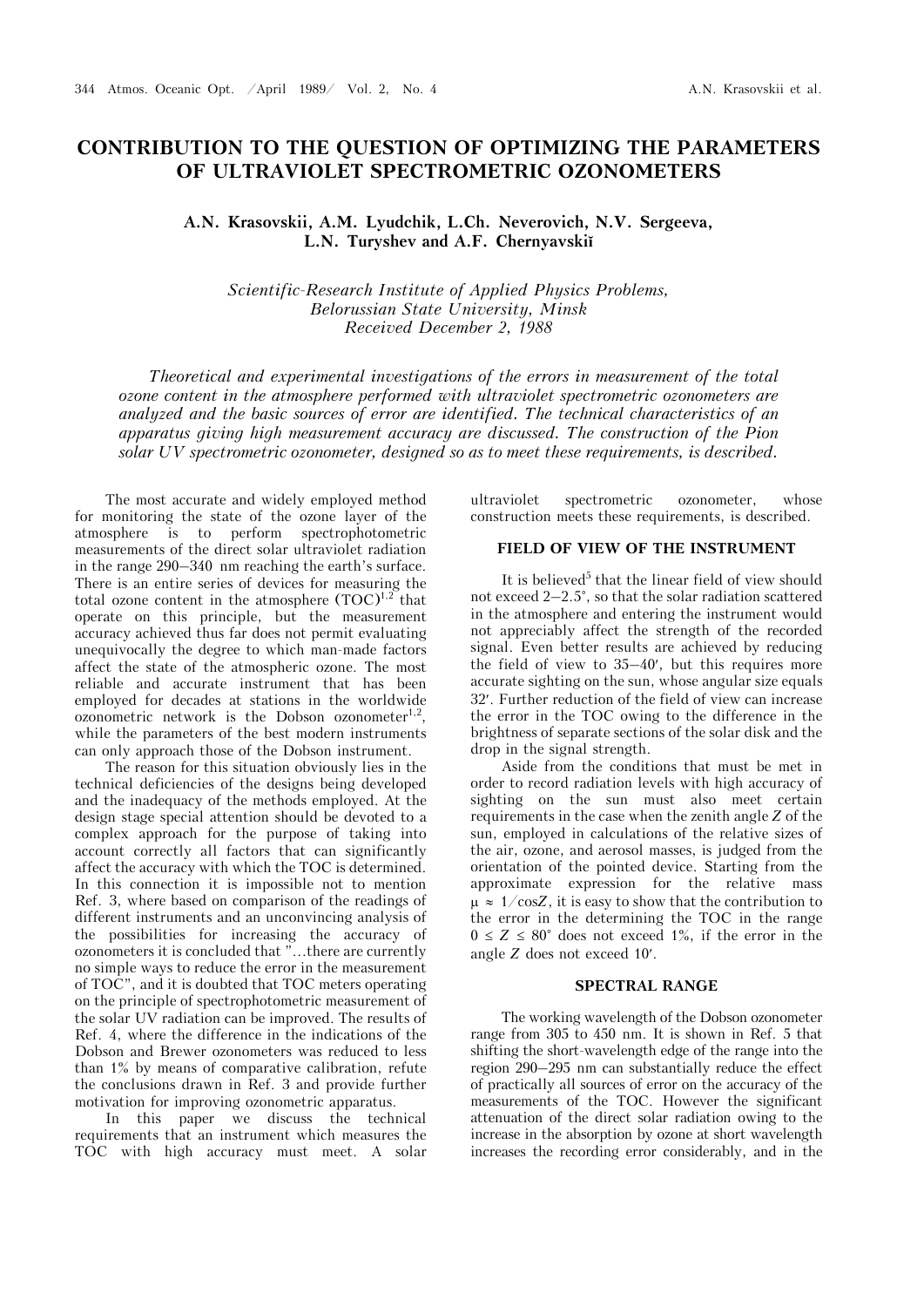## **SPECTRAL RESOLUTION OF THE INSTRUMENT**

The effect of the width of the transmission band of the spectrometer on the accuracy of TOC measurements has been studied in many works (see Refs. 1 and 2). In Ref. 7 it is pointed out that in the range  $\geq$  295 nm the deviations from Bouguer's law owing to the variability of the absorption coefficient of ozone in the transmission band of the instrument lead to an error in the ozone measurements of not more than 1%, if the instrumental half-width does not exceed 0.2 nm. The existence of fine structure in the spectral trace of the absorption coefficient of ozone strongly affects the results. For this reason the restriction mentioned above can be reduced somewhat by optimizing the choice of working wavelengths of the ozonometer. When the short-wavelength boundary of the working range is shifted toward longer wavelengths the admissable half-width of the transmission band increases.

#### **ACCURACY OF WAVELENGTH TUNING**

The reproducibility of wavelength tuning depends on the quality of the drive mechanism employed in scanning spectrometers and is most accurate in instruments with fixed (for example, with the help of several immobile spectral targets) working wavelengths. The question of wavelength calibration (referencing) is equally acute for both types of instruments. It is shown in Ref. 8 that it is very difficult to reduce the wavelength referencing error to values less than 1/10 of the instrumental half-width. However, the indicated accuracy of referencing when operating in the range 295–320 nm is acceptable only for instruments whose instrumental half-width does not exceed 0.5 nm.

#### **RECORDING ACCURACY**

The relative error in recording the signal can realistically be reduced to a level of 1–2%. In the case of weak signals, however, this can be accompanied by an excessive increase in the recording time $^{6,9}$ . Precisely this situation arises for large zenith angles of the sun, when rapid change in the relative air and ozone masses limits the measurement time. This is another argument in favor of shifting the working range in such cases into the longer- wavelength part of the UV spectrum.

Different fluctuations in the atmosphere along the radiation path can appreciably affect the accuracy with which the direct solar radiation is recorded. This question, however, remains little studied in application to ozonometry.

## **SPECTRAL SENSITIVITY**

The sharp reduction of the signal strength accompanying a shift into the short-wavelength region can be partially compensated by correspondingly increasing the spectral sensitivity of the ozonometer. As a result photodetectors whose sensitivity is maximum in the short-wavelength part of the working range are employed in spectrometers-ozonometers. In many cases additional measures are taken to attenuate the signal in the long-wavelength part of the spectrum.

## **DYNAMIC RANGE**

Depending on the position of the sun and the state of the atmosphere (ozone content and presence of aerosols) the strength of the direct ultraviolet solar radiation reaching the earth's surface varies over wide limits, and the greatest changes occur at the short-wavelength edge of the working range. The electronic system employed to record the signal should have a wide dynamic range (not less 150 dB) in order that the indicated changes not limit the possibilities for performing measurements.

## **REPRODUCIBILITY OF CHARACTERISTICS**

To ensure that the readings of the spectrometric ozonometer remain stable as the temperature of the surrounding medium changes different types of compensators can be inserted into the optical scheme of the instrument (Dobson ozonometer) or corrections can be introduced into the method employed to calculate the TOC from the measurements. For small devices thermal stabilization of the entire optical-mechanical part of the spectrometer is a promising method.

#### **METHOD FOR CALCULATING THE TOC FROM THE MEASUREMENTS**

Parameters of the method. Depending on the model adopted for aerosol attenuation (non-selective, linear), in order to determine the TOC in the atmosphere it is sufficient to measure the intensity of the direct solar radiation at two or three-four wavelength<sup>1,2</sup>.

Both variants of the method employed to determine the TOC can be extended to measurements at many wavelengths and further calculation of the TOC by the least-squares method $11,10$ . Such an extension is obviously aimed at reducing the random errors in the measurements at the expense of substantially increasing the number of additional parameters appearing in the calculations. The same effect could also possibly be achieved by the simpler method of accumulating many measurements at the minimum required number of working wavelengths. We note that the analysis, made in Ref. 12, of the effect of random errors on the accuracy of measurements of the TOC was not accurate enough (for example, errors in all exoatmospheric constants and absorption coefficients of ozone were considered to be random). As a result it was incorrectly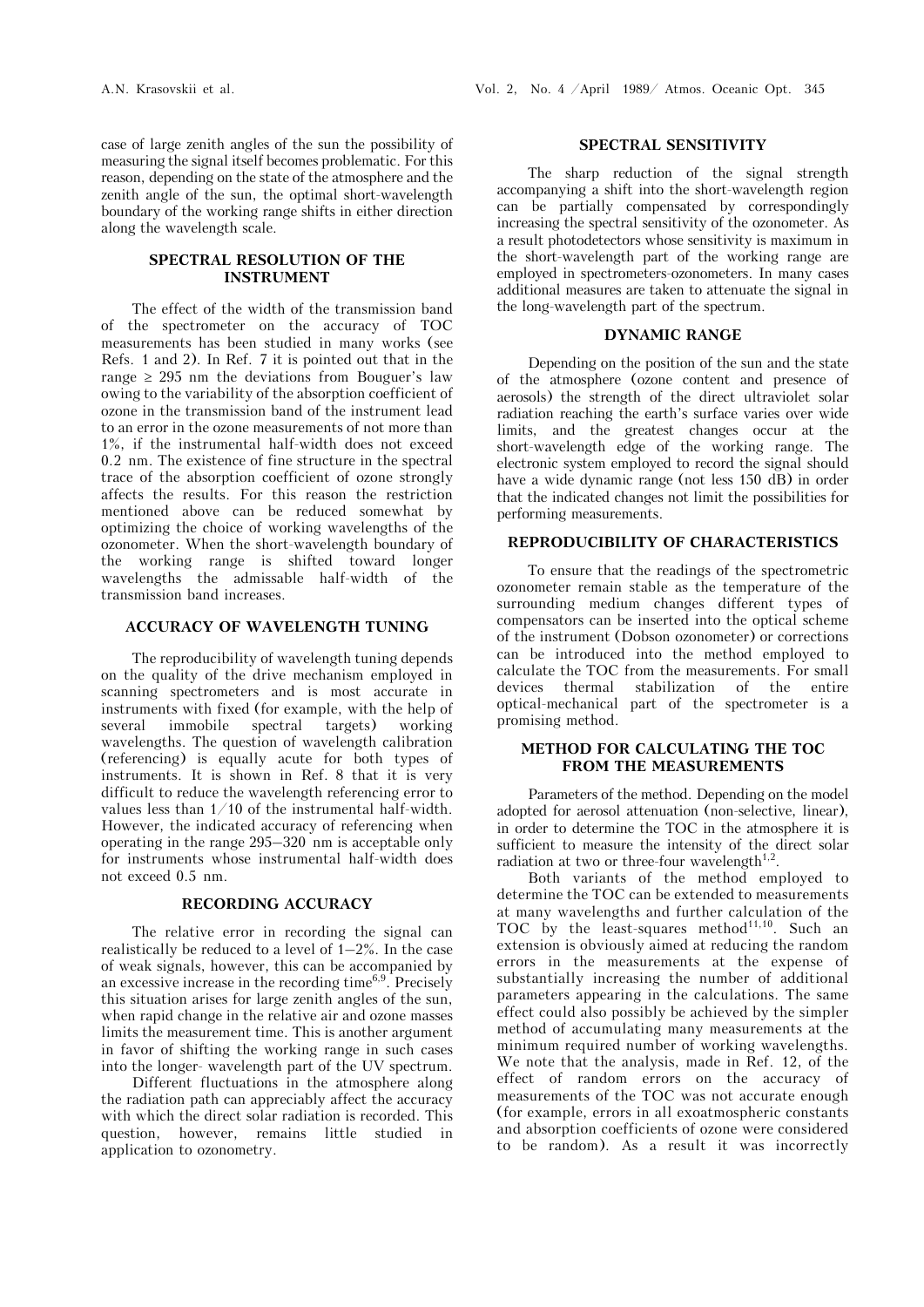concluded that the randomness of the error in determining the TOC by the multiwavelength method is higher than for the two-wavelength method.

To calculate the TOC from the results it is necessary to know the so-called exoatmospheric parameters of the instrument<sup>1,2</sup>, the absorption coefficient of ozone, and the Rayleigh scattering coefficients at selected wavelengths. The latter coefficients is known with adequate accuracy, but data on the absorption coefficient of ozone do not yet make it possible to determine the TOC with high accuracy<sup>13</sup>. The accuracy of the data on the exoatmospheric solar spectrum is also  $low^6$ , so that as a rule preference is given to Bougier's method for determining the exoatmospheric constants of spectrometric  $ozonometers<sup>1,2</sup>$ . A generalization of this method that makes it possible to determine more accurately the exoatmospheric constants of the instrument (and also, in part, the parameters associated with the absorption coefficient of ozone) on the basis of one of the variants of the multiwavelength method by accumulating measurements of the TOC is proposed in Ref. 14.

The effect of changes in the vertical distributions of ozone and the temperature on the effective values of the absorption coefficients of ozone and the relative mass of ozone could be significant for precision measurements of the TOC. The problems arising can in principle be solved by improving the method employed to calculate these parameters and are not associated with the structural characteristics of ultraviolet spectrometric. ozonometers.

## **INTERACTION OF THE INSTRUMENTAL PARAMETERS WITH THE PARAMETERS OF THE METHOD**

The optical arrangement of the ozonometer must make it possible to obtain the required technological characteristics of the instrument and to realize the selected method for calculating the TOC. It is precisely at the stage when the optical scheme is being designed that the interaction of most of the instrumental characteristics mentioned above is manifested, and the need for examining them together becomes obvious. Thus, for example, simply increasing the resolution of the spectrometric ozonometer, holding the other parameters fixed, decreases the useful signal, increases the noise owing to the radiation scattered inside the instrument, increases the recording time, increases wave length-tuning errors<sup>3</sup>, etc.

Taking into account the interaction of the parameters elevates to a higher level the problem of designing a precision spectrometric ozonometer from simply satisfying a set of constraints: all of the most important characteristics must be optimized taking into account the couplings existing between them. The method employed to calculate the TOC from measurements plays an important role in the system of such couplings. As an example we point out that the error in the determination of the TOC owing to wavelength tuning errors depends on the specific choice of working wavelengths in a fixed spectral range<sup>8</sup>.

In a successful design the contribution of different sources to the error in the TOC should be coordinated. It is pointless to try to eliminate the effect of any one of the most important factors determining the measurement accuracy while holding constant the effect of the other factors. The principle of coordination of the errors enables establishing at the initial design stage the ratio between the values of different parameters of the Instrument and then determining the possibility of realizing these ratios on the basis of a specific optical scheme as well as determining the achievable total error in measurements of the TOC.

Analysis shows that in the spectral operating range of the Dobson ozonometer the width of the transmission band, the working wavelengths, and other characteristics are almost optimal and this in many ways determines the high accuracy of the readings of the instrument. The Dobson ozonometer was improved over a period of decades, and its different units were modified as experience in performing measurements was gained.



*FIG. 1. Overall view of the Pion ozonometer: 1) objective; 2) pointing system; 3) monochromator; 4) azimuthal drive; 5) elevation angle drive; 6) electronics unit; 7) tripod; 8) remote control panel.*

A ground-based spectrometric ozonometer of the Pion type has been developed at the A.N. Sevchenko Scientific-Research Institute of Applied Physical Problems at the V.I. Lenin Belorussian State University. The units of this device were designed with the help of the methods of mathematical modeling of the measurement process in order to optimize the parameters of the instrument and to reduce the total error in determining the TOC to a level not. exceeding 1%. Other significant requirements included reducing the size and mass of the instrument (thereby ensuring that it operates in a stable fashion under different conditions), automating the measurement process, and mathematical analysis of the results. A detailed description of the design of the instrument and the results of tests will be given in another paper; here we shall describe only the aspects of the design that are directly associated with the problem of ensuring high accuracy in measuring the TOC. Figure 1 shows an overall of the device.